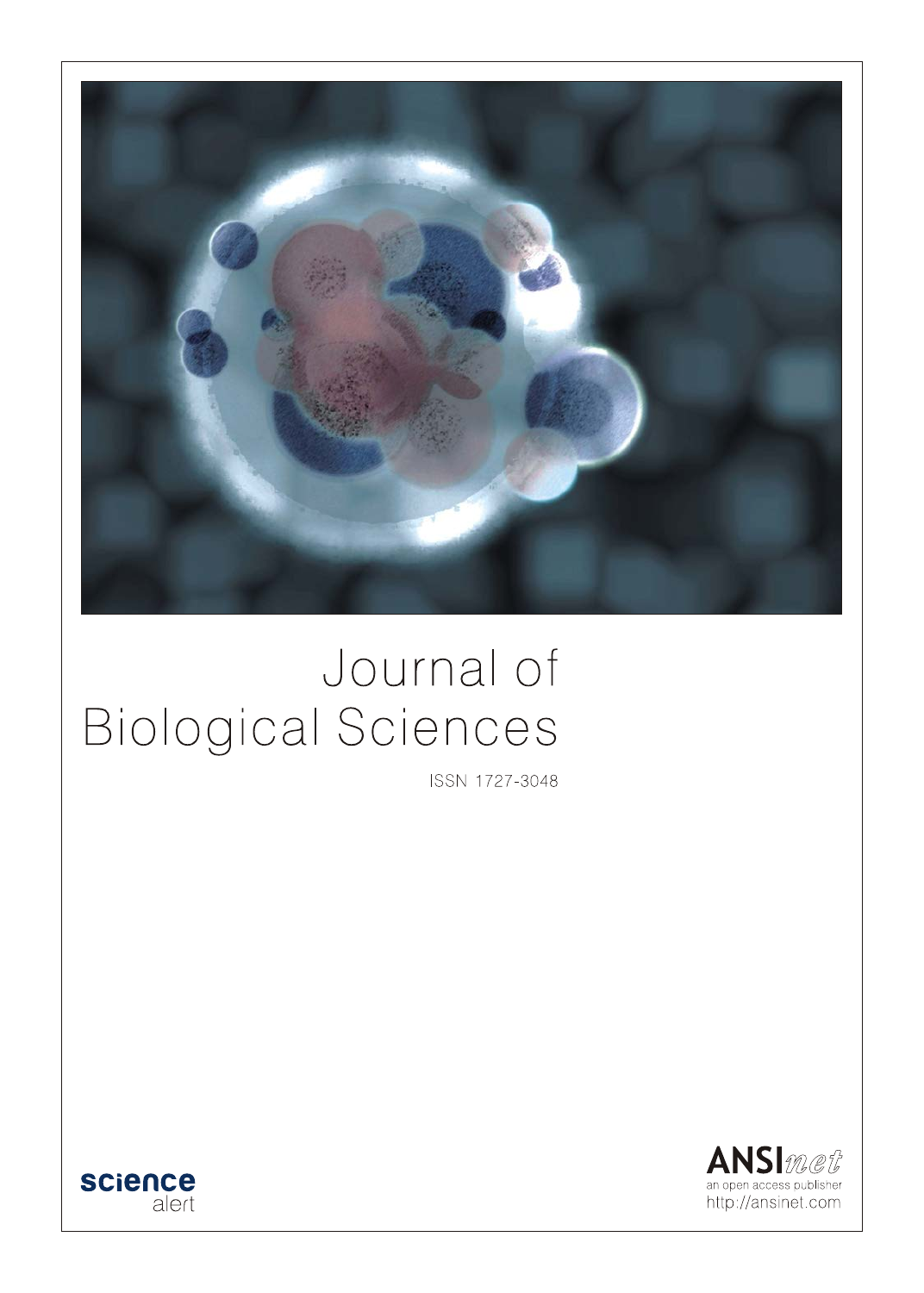#### **OPEN ACCESS Journal of Biological Sciences**

ISSN 1727-3048 DOI: 10.3923/jbs.2017.157.170



# **Research Article Potential Anticryptococcal Compound from Marine** *Nocardiopsis synnemataformans*

Sudarshan Singh Rathore, Aishwarya Mathivanan, Abirami Ravindran, Ponnusami Venkatachalam and Jayapradha Ramakrishnan

Centre for Research in Infectious Diseases, School of Chemical and Biotechnology, SASTRA University, Tirumalaisamudram, Thanjavur, 613401 Tamilnadu, India

# Abstract

Background and Objective: Cryptococcus neoformans (C. neoformans) is an emerging opportunistic fungal pathogen, which usually causes infection in immunocompromised hosts. Limited antifungal drugs are available to manage cryptococcal meningitis, which requires new effective class of drugs with less toxicity. The aims of the study were to enhance the production of antifungal compound from a new strain of marine *Nocardiopsis synnemataformans* AF1 against C. neoformans using statistical approach, to determine the molecular weight of the purified compound and to evaluate the effect of antifungal compound against the major virulence factors of C. neoformans, namely capsule and melanin. Materials and Methods: A new strain was screened and isolated from marine sediments based on antagonistic assay against C. neoformans. The antifungal compound was produced using Oyster shells as the substrate. The solid state cultural conditions were selected by one factor, time method and optimized by using response surface methodology. The antifungal compound was extracted using xylene and purified using HPLC. The purified fraction showing inhibitory action against the C. neoformans capsule growth and melanized cells were studied using MALDI-TOF MS. The minimum inhibitory concentration was determined using dilution method. Cytotoxicity was observed by HepG2 cell line. One-way ANOVA and t-test performed to test statistical significance for multiple comparisons. Results: The optimized condition to produce the antifungal compound from the new strain AF1 are found to be, 50% initial moisture content, 2% yeast extract, Oyster shells with the particle size of 16 and temperature at  $40^{\circ}$ C. The antifungal compound exhibits a significant reduction in C. neoformans cells, capsule size (30.18%) and melanized cells (99.3%). The MIC for the purified compound is estimated to be 200 µg mL<sup>-1</sup>. The MALDI-TOF MS estimated the molecular weight as 242 Da. **Conclusion:** The results of this study show that the new strain N. synnemataformans AF1 isolated from marine environment exhibited potential antagonistic activity against C. neoformans.

Key words: Antifungal compound, Cryptococcus neoformans, capsule, melanin, optimization, oyster shells, actinomycetes

Received: January 05, 2017 **Accepted: March 17, 2017** Published: April 15, 2017

Citation: Sudarshan Singh Rathore, Aishwarya Mathivanan, Abirami Ravindran, Ponnusami Venkatachalam and Jayapradha Ramakrishnan, 2017. Potential anticryptococcal compound from marine Nocardiopsis synnemataformans. J. Biol. Sci., 17: 157-170.

Corresponding Author: Jayapradha Ramakrishnan, Centre for Research in Infectious Diseases (CRID), School of Chemical and Biotechnology, SASTRA University, Tirumalaisamudram, Thanjavur, 613401 Tamilnadu, India Tel: +91-9952538211

Copyright: © 2017 Sudarshan Singh Rathore *et al*. This is an open access article distributed under the terms of the creative commons attribution License, which permits unrestricted use, distribution and reproduction in any medium, provided the original author and source are credited.

Competing Interest: The authors have declared that no competing interest exists.

Data Availability: All relevant data are within the paper and its supporting information files.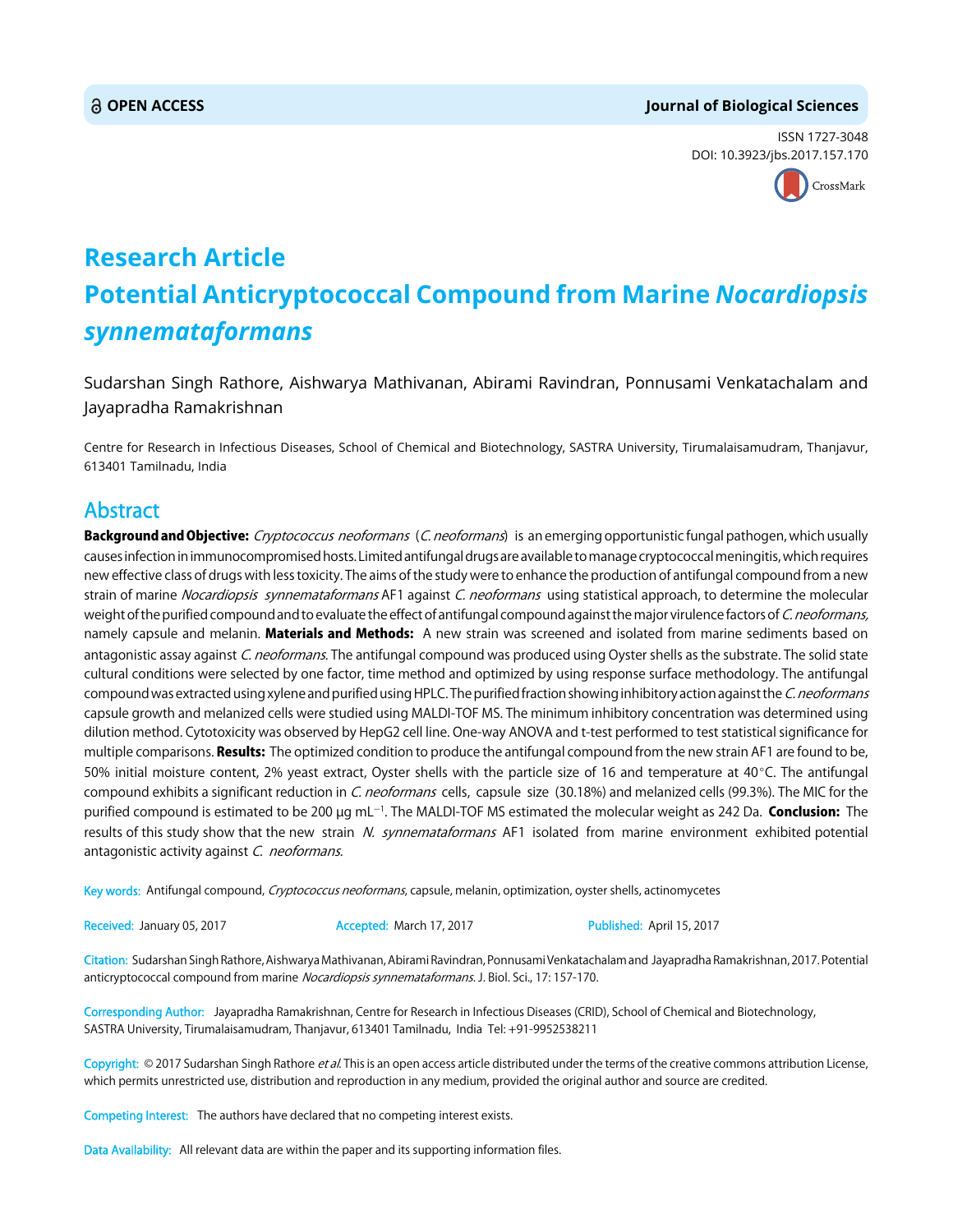#### INTRODUCTION

Cryptococcus meningitis is an opportunistic neurological disease in immunocompromised individuals. It has emerged as a leading cause of morbidity and mortality in HIV patients<sup>1</sup>. The etiologic agent, Cryptococcus neoformans, is an encapsulated opportunistic fungal pathogen emerging as a major threat to immunocompromised patients. However it rarely affects healthy individuals<sup>2</sup>. Lungs serve as a primary route for *C. neoformans* infections and cause cryptococcal meningitis when left untreated. Compared with other types of meningitis, cryptococcal meningitis accounts for 45% of deaths<sup>3</sup>. Recently, Centre for Disease Control estimated approximately one million new cases of cryptococcal meningitis occurring each year, resulting in 625,000 deaths worldwide. Advances in medical techniques such as organ transplantation, cancer therapies with the use of immunosuppressive drugs, diabetes mellitus and immature birth increases the incidence of cryptococcal infections 4,5. The severity of infection is due to the presence of multiple virulence factors such as an outer coat capsule, melanization, production of phospholipase, mannitol, urease and proteinases<sup>6</sup>. Among these, capsule and melanin are most important virulence factors. Encapsulated C. neoformans resists phagocytosis and causes destructive immune responses7 . Many of the resistance factors studied in Cryptococcus sp., are concerned with preventing damage by Reactive Oxygen Species (ROS). The capsule appears to be protective against ROS and other antimicrobials and protection is proportional to the size of capsule<sup>8</sup>. Similarly, melaninzed C. neoformans can potentially bind and neutralize cationic antimicrobial peptides and are most resistant to amphotericine-B and caspofungin<sup>9,10</sup>.

The current treatment strategy for cryptococcal meningitis includes amphotericin B in combination with flucytocine for a period of 2 weeks, followed by fluconozole for a minimum of 8-10 weeks. However a long term therapy leads to fluconozole resistance in *C. neoformans*, which is another emerging problem<sup>11</sup>. Furthermore, fluconozole intake for a prolonged period of time can lead to other yeast infection such as candidiasis. Towards the end of these antibiotics therapy, protein abnormalities may persist for years, which would cause adverse effects including nephrotoxicity<sup>12</sup>.

 Although the lipid based formulations of amphotericin B has excellent efficiency in reducing nephrotoxicity, its cost and inability to pass through the blood brain barrier are major setbacks<sup>13</sup>. Thus, the primary motive of this present study was to find an alternative antifungal and there are no reports to study marine bioactive compounds specifically to treat

cryptococcal infections14,15. Present study approach in finding a specific compound that targets capsule and melanin synthesis is of great importance in treating the cryptococcal infections effectively.

Bioactive compounds are produced by both solid state and submerged fermentation. However, solid state fermentation is easily controlled and it is preferred since expenditure on media, scale up and downstream processing are less<sup>16</sup>. Response Surface Methodology is an efficient tool for media optimization and analysis of complexity during the interaction of various factors<sup>17</sup>. In the present study, used oyster shell (major marine waste product) as a novel substrate for antifungal production. This is the first report on utilizing oyster shells as substrate for the production of antifungal compounds.

This study describes the isolation and taxonomy of anticryptococcal producing strain, optimization by RSM approach, purification of bioactive molecule and determination of molecular weight by MALDI ToF MS. The compound was then evaluated for its activity against the two major virulence factors of C. neoformans (Capsule and melanin).

#### MATERIALS AND METHODS

All the studies were carried out during the 2015-2016 academic session in SASTRA University campus. All reagents were purchased commercial grade from suppliers (Himedia and SRL) and used without further purification.

Test culture: Cryptococcus neoformans 14116 was purchased from Microbial Culture Collection Centre, Chandigarh. The strain was maintained on potato dextrose agar slants at 4 $\degree$ C and 15% glycerol stocks at -80 $\degree$ C.

Isolation of marine actinomycetes: The marine sediment samples were collected from Pamban near Rameshwaram at Gulf of Mannar in the month of January. Actinomycetes sp., were isolated using zobell marine agar, actinomycetes isolation agar, starch agar and starch casein nitrate agar supplemented with fluconozole (50  $\mu$ g mL<sup>-1</sup>) and gentamycin (10  $\mu$ g mL<sup>-1</sup>) to inhibit the growth of fungi and bacteria, respectively<sup>18</sup>. The plates were incubated for 21 days at 28 $^{\circ}$ C. The isolates obtained from each media were stored in 15% glycerol at -80 $^{\circ}$ C.

#### Screening of antagonistic activity against C. neoformans:

The antifungal activity was determined using the protocol of Ramakrishnan et al.<sup>19</sup> to select a potential strain. Briefly, the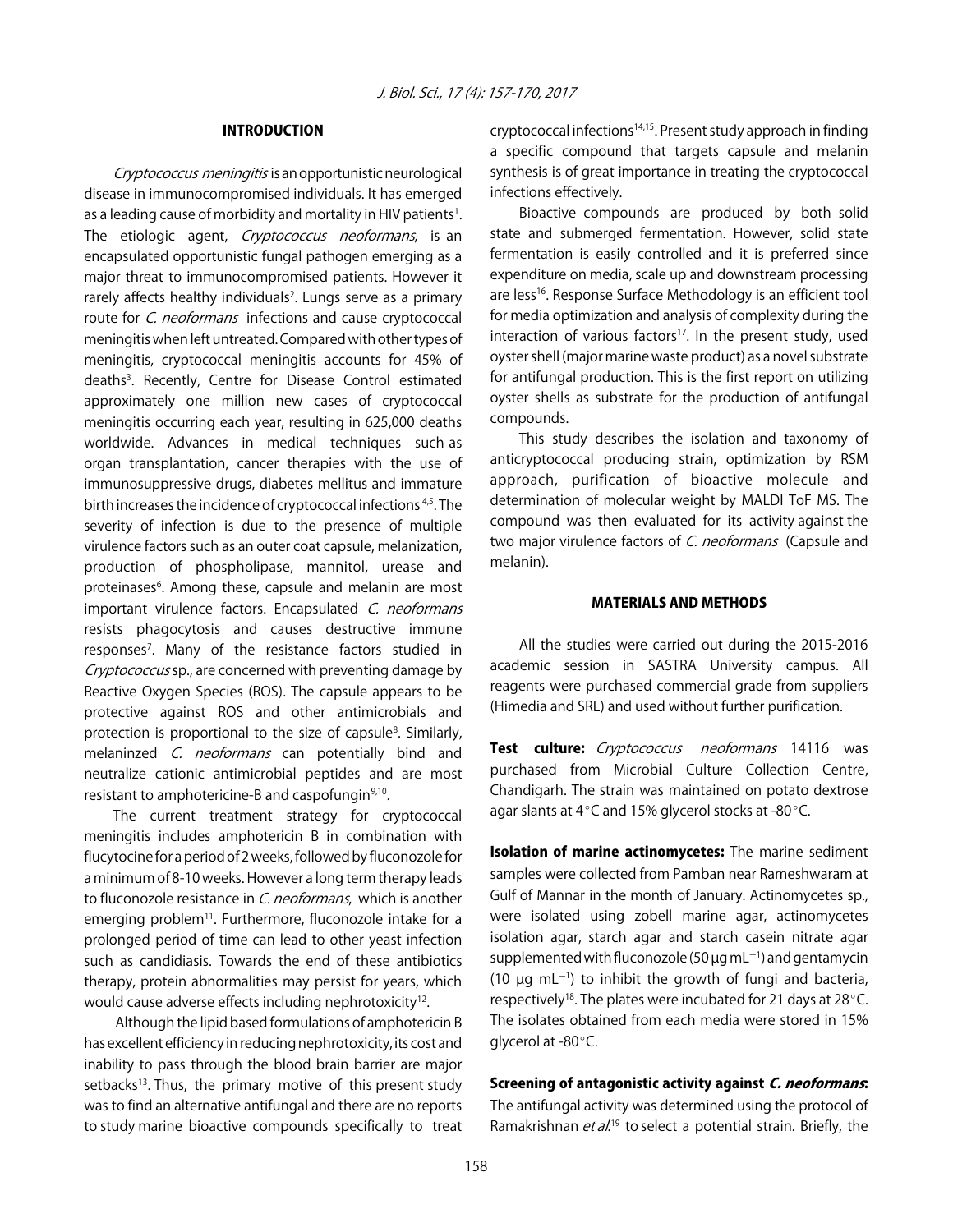spore suspensions of individual isolates were spot inoculated on Muller Hinton agar plates and incubated at  $30^{\circ}$ C for 3 days. The cells were killed by chloroform vapors. The plates were subsequently over laid with peptone yeast extract agar swabbed with C. neoformans. The resulting clear Zone of Inhibition (ZOI) was measured after 2 days of incubation. The experiment was repeated thrice. Mean diameter of ZOI and standard deviations were calculated. The strain AF1 which exhibited the maximum antagonistic activity against C. neoformans was selected for taxonomical investigation.

#### Morphology and taxonomy of antifungal producing strain:

The spore morphology of AF1 was studied using Scanning Electron Microscope. The morphology was studied by examining gold-coated dehydrated specimen using the Japan make JEOL (JSM 5610 LV).

For 16S rRNA gene sequencing, the genomic DNA was isolated using the procedure described by Kimura<sup>20</sup>. The gene fragments were amplified by using PCR Kit (GENEI Pvt, Ltd, India) and 517 F (5'-CCA GCA GCC GCG GTA AT-3') and Act704R (5'-TCT GCG CATTTC ACC GCT AC-3')<sup>21</sup>. PCR was performed using Eppendorf Mastercycler pro thermal cycler 230 V/50-60 Hz with the following profile: initial denaturation at 95 $\degree$ C for 4 min, 30 amplification cycles of (95 $\degree$ C for 1 min, annealing temperature at 50 $\degree$ C for 60 sec, 72 $\degree$ C for 1 min) and a final extension step at  $72^{\circ}$ C for 4 min. The PCR product was run and excised from 1.5% agarose gel, purified with the QIAquick PCR purification kit (QIAGEN) and sequenced using the primers 8F and U1492R as previously mentioned. Sequencing was done in Chromous Biotech, Bengaluru, India using ABI 3100 sequencer (Applied Biosystems). The sequence was edited using FinchTV (Geospiza Inc.) and BioEdit (Ibis Biosciences, Abbott Labs).

**Phylogenetic analysis:** Sequence similarity search of 16S rRNA sequence from AF1 strain was carried out using BLAST (NCBI). Evolutionary tree was inferred by using neighbour-joining method<sup>22</sup>. The Clustal X program was used for multiple alignments and phylogenetic<sup>23</sup>.

#### Media optimization

**Substrate:** Oyster shells were collected from Pamban sea shore and used as substrate for solid state fermentation. The shells were washed thoroughly with distilled water and dried at room temperature. The shells were then broken into pieces and passed through ISI meshes and fractions of mesh 4, 6, 8, 10, 12, 14, 16 were collected. Oyster shells of different particle sizes were then autoclaved at 121 $^{\circ}$ C for 15 min for further experiments.

#### Lassical screening

One Factor A Time Method (OFAT): The process variables were selected like temperature, initial moisture level, particle size and effect of additional nutrients for antifungal production from AF1. Among the four variables, effect of additional nutrients and initial moisture level alone were optimized by OFAT method, remaining two variables are directly chosen for interaction studies by RSM approach<sup>24</sup>.

#### Effect of moisture content and additional nutrients: To

study the effect of initial moisture content, various moisture levels ranging from 20-70% were employed to fermentation medium by adjusting with sea water. The fermentation process was carried out at  $30^{\circ}$ C for 13 days. In addition, effect of additional nutrients such as fermentation yeast extract (1%), beef extract (1%), (NH<sub>4</sub>)<sub>2</sub>SO<sub>4</sub> (0.05%), NH<sub>4</sub>Cl (0.05%) were evaluated for their effect on antifungal production from AF1 strain.

Antifungal activity was monitored by well diffusion method using *C. neoformans*. The yield was expressed as units of activity/milliliter of crude dissolved in phosphate buffer (pH 7), where one U was defined as one mm annular clear ring around the antibiotic disc $24$ .

Central Composite Design (CCD): In solid state fermentation, optimization of substrate particle size, initial moisture level and temperature are crucial factors to increase the yield of bioactive compound. The effects of yeast extract at different concentrations were also considered for experimental design. Based on OFAT method, parameters that had significant effect (p<0.05) on antibiotic production were selected for further experiments of Central Composite Design (CCD) and RSM. The software Minitab was used for experimental design, data analyses and quadratic model building. Experiments were carried out in 32 trials and duplicates were maintained for each run. The student's t-test and p-values were used to identify the effect of each factor on bioactive compound production. A 24 factorial composite (for 4 factors) experimental design resulting in 32 experiments as shown in Table 1. Minitab statistical software was used to optimize the screened variables grouped as temperature (X1), moisture (X2), nitrogen source (X3), particle size (X4). In developing regression equation, the test variables were coded according to the equation $25$ :

$$
xi = \frac{X_i - X_0}{\Delta X} \tag{1}
$$

where, xi is independent variable coded value,  $X_i$  is independent variable real value on the centre point and  $\Delta X$  is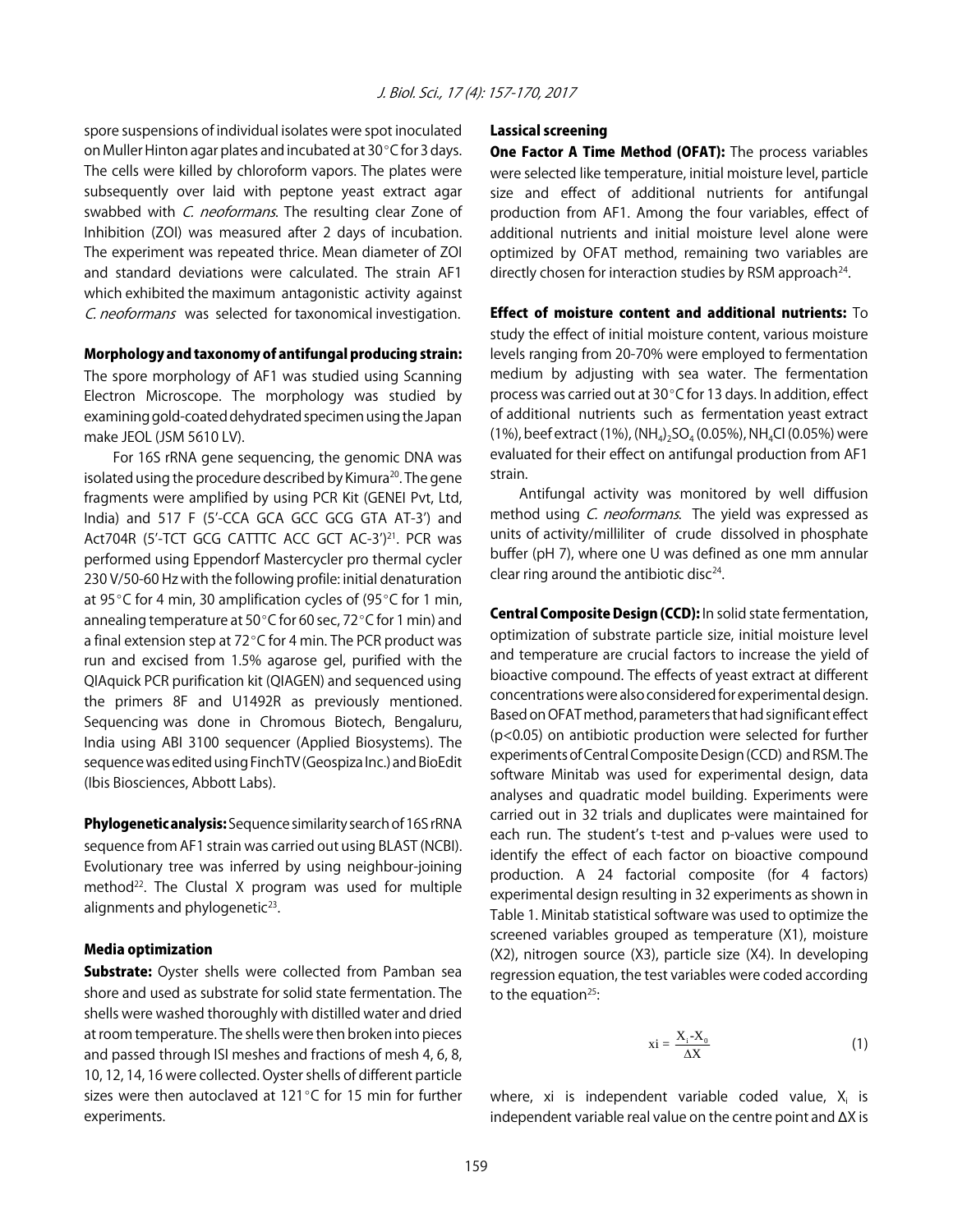|                |          |           |                |                | Reduction (%) | Reduction (%) |
|----------------|----------|-----------|----------------|----------------|---------------|---------------|
| Run order      | $T(X_1)$ | $MC(X_2)$ | $NS(X_3)$      | PS $(X_4)$     | (Melanin)     | (Capsule)     |
| $\mathbf{1}$   | 20       | 20        | $\mathbf 0$    | $\overline{4}$ | 59.70         | 8.00          |
| $\overline{2}$ | 40       | 20        | $\pmb{0}$      | $\overline{4}$ | 65.83         | 6.77          |
| 3              | 20       | $70\,$    | $\mathbf 0$    | 4              | 82.10         | 16.01         |
| 4              | 40       | 70        | $\mathbf 0$    | 4              | 70.50         | 8.69          |
| 5              | 20       | 20        | $\overline{2}$ | 4              | 62.50         | 7.00          |
| 6              | 40       | 20        | 2              | 4              | 78.20         | 11.87         |
| 7              | 20       | 70        | $\overline{2}$ | 4              | 79.60         | 14.81         |
| 8              | 40       | 70        | 2              | $\overline{4}$ | 71.80         | 12.54         |
| 9              | 20       | 20        | $\mathbf 0$    | 12             | 71.10         | 10.11         |
| 10             | 40       | 20        | $\mathbf 0$    | 12             | 96.60         | 24.24         |
| 11             | 20       | 70        | $\mathbf 0$    | 12             | 90.01         | 14.45         |
| 12             | 40       | 70        | $\mathbf 0$    | 12             | 91.70         | 19.22         |
| 13             | 20       | 20        | $\overline{2}$ | 12             | 67.50         | 8.69          |
| 14             | 40       | 45        | $\overline{2}$ | 12             | 99.30         | 30.18         |
| 15             | 20       | 70        | $\overline{2}$ | 12             | 69.40         | 9.47          |
| 16             | 40       | 70        | $\overline{2}$ | 12             | 79.49         | 19.98         |
| 17             | 10       | 45        |                | 8              | 65.22         | 7.05          |
| 18             | 50       | 45        |                | 8              | 77.90         | 15.28         |
| 19             | 30       | $-5$      |                | 8              | 71.80         | 13.70         |
| 20             | 30       | 95        |                | 8              | 77.90         | 12.15         |
| 21             | 30       | 45        | -1             | 8              | 75.50         | 15.25         |
| 22             | 30       | 45        | 3              | 8              | 76.00         | 16.45         |
| 23             | 30       | 45        |                | $\pmb{0}$      | 72.90         | 14.01         |
| 24             | 30       | 45        |                | 16             | 96.70         | 24.12         |
| 25             | 30       | 45        |                | 8              | 90.00         | 18.29         |
| 26             | 30       | 45        |                | 8              | 89.01         | 20.29         |
| 27             | 30       | 45        |                | 8              | 92.30         | 21.09         |
| 28             | 30       | 45        |                | 8              | 90.40         | 18.29         |
| 29             | 30       | 45        |                | 8              | 90.00         | 19.90         |
| 30             | 30       | 45        |                | 8              | 89.10         | 17.76         |
| 31             | 30       | 45        |                | 8              | 92.90         | 17.29         |

Table 1: RSM study design by using four independent variables showing anticryptococcal activity in term of capsule and melanin production

Where: T: Temperature, MC: Moisture content, NS: Nitrogen source, PS: Particle size

step change value. The response variable was fitted by second order model in order to correlate the response variable to the independent variables. The general form of the second degree polynomial equation is:

$$
Y = \beta_{o} + \sum \beta_{i} x_{i} + \sum \sum \beta_{ij} x_{ij} + \sum \beta_{ii} x_{i}^{2}
$$
 (2)

where, Y is the measured response, % reduction units.  $\beta$ o is the intercept term,  $\beta_{i\prime}$   $\beta_{i\rm i}$  and  $\beta_{i\rm i}$  are the measures of effect of variables xi, xij and x<sub>i</sub><sup>2</sup>, respectively. The variable xij represents the first-order interaction between  $x_i$  and  $x_j$ . Fermentation was initiated by using 50 g of oyster shells of 16 mesh size and 44 mL of sea water was added to produce an initial moisture content of 45%. After autoclaving, 5 mL of seed culture was added and fermentation was carried out for 13 days at 35 $^{\circ}$ C.

The statistical analyses of the model were performed in the form of analysis of variance (ANOVA). This analysis includes Fishers F-test, its associated probability, Correlation coefficient R and determination coefficient  $R<sup>2</sup>$  that measures the goodness of fit of the model. Response surface and 2D contour plots described by regression model are drawn to illustrate the effect of independent variables and interactive effects of each independent variable on the response variables. The supernatant obtained from each experimental trial were extracted with equal volume of xylene and checked for anticryptococcal activity. Antifungal activity was defined in terms of highest % of reduction in capsule and melaninzed cells.

Extraction and purification of antifungal compound: Five hundred mL of optimized media was sterilized and inoculated with 5% seed culture followed by incubation at  $28^{\circ}$ C for 13 days. The fermented medium was then centrifuged at 10,000 rpm for 15 min at  $4^{\circ}$ C and supernatant was extracted thrice with equal amount of xylene (optimized solvent). The crude extract was evaporated using rotary evaporator and residual material was dried at room temperature<sup>26</sup>. The obtained colourless compound was dissolved with phosphate buffer (pH 7) and was chromatographed using Semi-Preparatory HPLC (Agilent 1260 infinity). Reversed-phase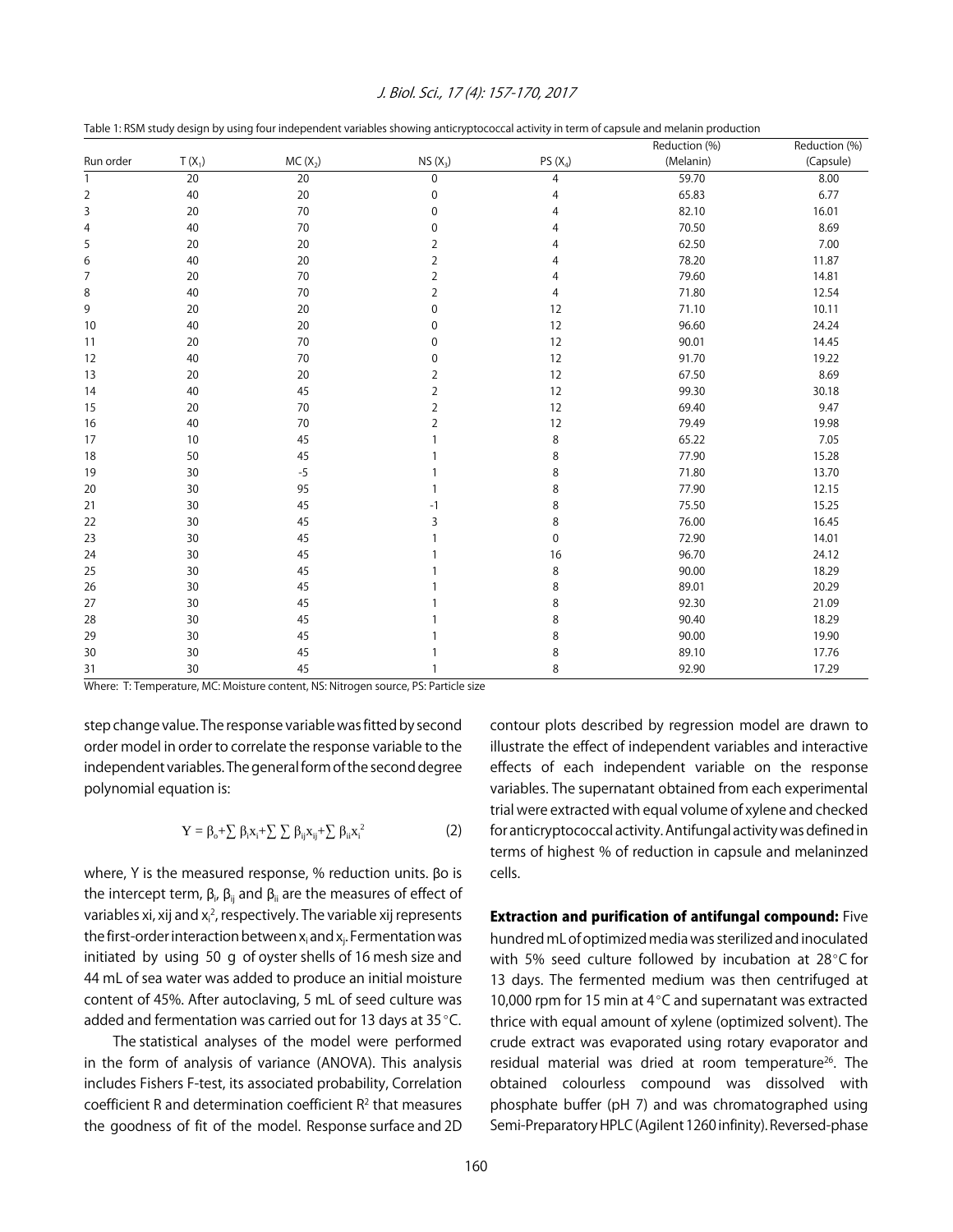C18 column (10 $\times$ 250 mm) was used with a linear gradient from 1-60% MeOH and 9-40% water was performed over 25 min at a flow rate of 1 mL min $^{-1}$ . The elution pattern was monitored at 225 nm. Fractions were collected and antifungal activity was performed by broth dilution method in 96 well plate.

#### Determination of Minimum Inhibitory Concentration (MIC):

MIC of crude and purified compound was estimated by broth dilution method in 96 well plate and test tubes $27$ . Five mL of PDB media added with 50 µL of C. neoformans culture (10<sup>6</sup> cells/mL). Culture was added with crude and purified bioactive compound concentration between 0-2 mg mL<sup>-1</sup> with 200 µg mL<sup>-1</sup> interval and 0-500 µg mL<sup>-1</sup> with 50  $\mu$ g mL<sup>-1</sup> interval respectively, incubated for 48 h at 37°C on a rotary shaker at 120 rpm. After 24 h, 96 well plate observed in ELISA plate reader (Sunrise, Tecan, Austria GmbH) at 620 nm. Cells were plated on potato dextrose agar plates from tubes and number of cells was measured. The lowest compound concentration with more than 50% fungal inhibition was estimated to be MIC.

Cell line toxicity: The mammalian cell lines HepG2 human hepatocyte cell line exposed to bioactive compound and time interval. The cell lines maintained at 37 $\degree$ C in 5% CO<sub>2</sub> and 95% humidity incubator in DMEM media (Himedia) supplemented with 10 % FBS (Himedia) and 1X antibiotic (Himedia). Cell lines were incubated with antifungal bioactive compound concentration between 0-500  $\mu$ g mL<sup>-1</sup> with the interval of 50  $\mu$ g mL<sup>-1</sup> and maximum incubation period for 24 h. After incubation cell viability was measured using MTT assay kit (CCK003, EZcount MTT cell assay kit, Himedia) following the manufacturer's protocol. The assay was performed in 96-well plates in triplicates and differences were tested for statistical significance by student's t-test<sup>28</sup>.

Assay of antifungal compound on major virulence factors

**Effect on melanin inhibition:** Fifty uL of C. neoformans  $(10^6$  CFU mL $^{-1}$ ) fresh culture was inoculated with crude  $(1 \text{ mg} \text{ mL}^{-1})$  and pure  $(200 \mu g \text{ mL}^{-1})$  bioactive compound and incubated at 24 h at  $30^{\circ}$ C in minimal broth media. After incubation, 10 µL of treated culture was plated on minimal agar medium containing glucose (15 mM), MgSO<sub>4</sub> (10 mM),  $KH<sub>2</sub>PO<sub>4</sub>$  (29.4 mM), glycine (13 mM), thiamine (3  $\mu$ M), agar (2%) with the addition of L-DOPA (1 mM) for induction of melanization<sup>29</sup>. Plates were incubated at 30 $\degree$ C for 4-7 days in dark and the number of melanized cells was counted<sup>30</sup>. The effect of compound on the melanised cells and non melanised cell were compared.

**Effect on capsule growth:** As the capsule size of C. neoformansis directly proportional to its virulence, the capsule was induced in Artificial cerebral spinal fluid medium<sup>31</sup>. C. *neoformans* with maximum capsule was used to study the effect of bioactive compound on capsule. After 48 h of induction period, 50 µL inoculated C. neoformans was added with 1 mg mL<sup>-1</sup> and 200  $\mu$ g mL<sup>-1</sup> of compound and re-incubated for 24 h at 30°C. Effect of compound on capsule was evaluated by performing negative staining with India ink using Trinocular microscope (Eclipse Ci-L, Nikon). Images were taken with a camera (SLR, Nikon D5100, Camera). To calculate relative size of capsule, diameters of whole cell, including capsule (Dwc) and cell body limited by cell wall (Dcb), were measured using Image J software. The size of the capsule relative to that of the whole cell was defined, as a percentage as [(Dwc - Dcb)/Dwc]100. Fifteen cells were measured for each determination and average was calculated<sup>32</sup>.

Mass spectroscopy analysis: The purified compound was subjected to Nano Spray matrix assisted laser desorption/ionization time of flight mass spectrometry (MALDI-ToF MS) and the molecular weight was determined from the time of flight.

Statistical analysis: All experiments were performed in duplicates and the data analysis was done using Minitab 16 software and GraphPad Prism 6. One-way ANOVA and t-test performed to test statistical significance for multiple comparisons  $(p<0.05)^{31}$ . All graphs were prepared with GraphPad Prism 6 and were expressed as Mean±Experiments done in duplicates.

#### RESULTS AND DISCUSSION

Isolation and taxonomy of potential strain: In this study 33 actinomycetes were isolated from marine sediments. The strain AF1 isolated using starch agar showed the maximum activity against C. neoformans. It displayed maximum activity against the test organism with 15 mm mean diameter of zone of inhibition.

The electron micrographs reveals the spores have smooth surface in oval shapes around 4-6 spores/round (Fig. 1). The 16S rRNA gene sequence of the strain AF1 and its comparison with the gene sequences against the GenBank database revealed that the organism form a distinct phylogenetic line in the N. synnemataformans. The isolate was closely related to the type strain of *Nocardiopsis* strain UTMC 2171, sharing a homology of 99%. The 16S rRNA sequence analysis support the classification of the isolate AF1 as a new strain of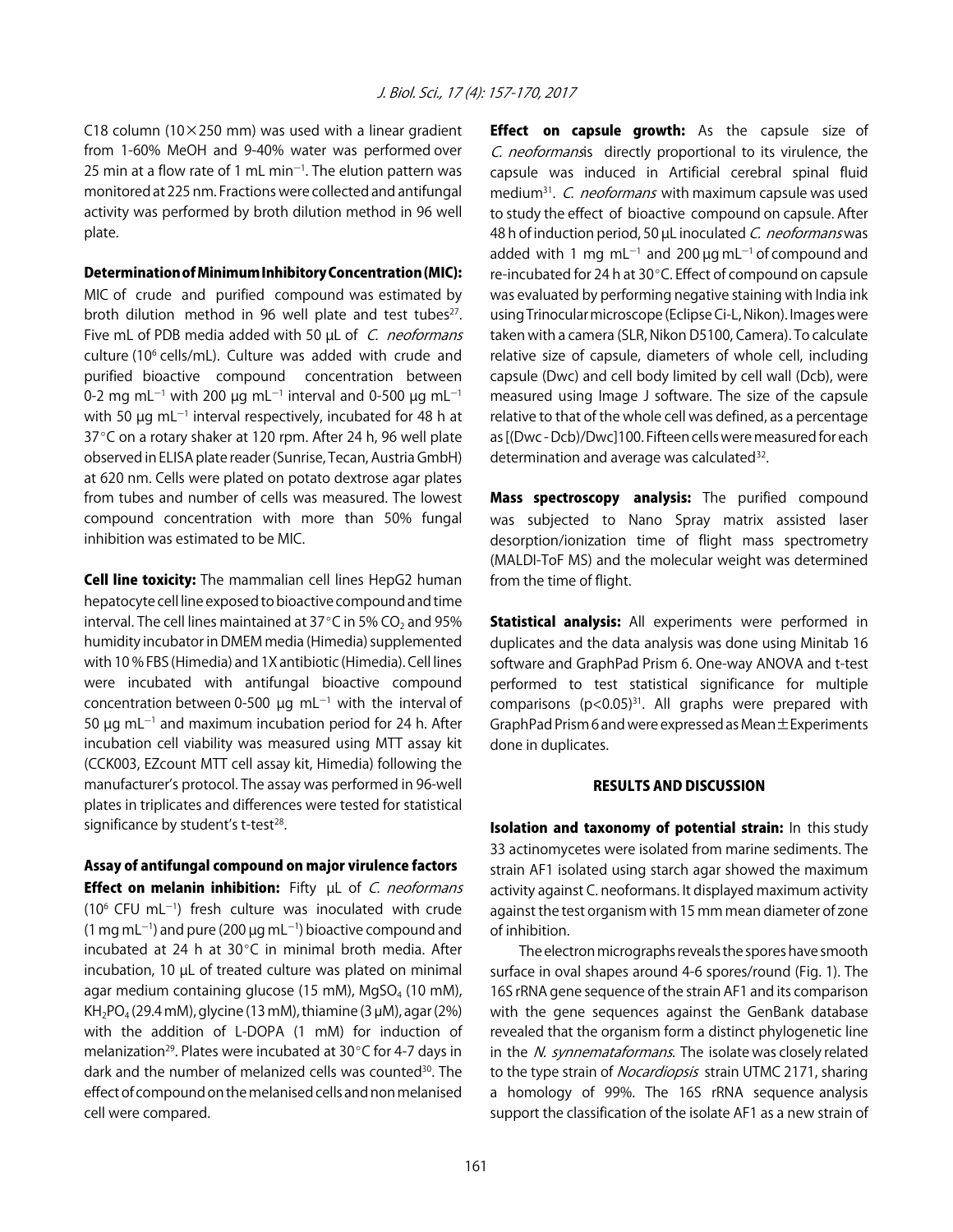

Fig. 1: (a) Scanning Electron micrograph of *Nocardiopsis synnemataformans* AF1 grown on Starch agar at 30°C for 14 days and (b) Neighbor-joining tree based on 16S rDNA gene sequences showing relationship between the strain *Nocardiopsis* synnemataformans AF1 (accession number KJ 716227) and other Nocardiopsis sp

Nocardiopsis UTMC 2171 (Fig. 1). The accession number KJ 716227 was obtained from NCBI. A recent review by Mayer et al.<sup>33</sup>, demonstrated a slight decrease in the discovery of marine antifungal products and during the last decade, only two molecules described the novel mechanism of action. Very limited researchers are attempted to find bioactive molecules against *Cryptococcus* sp. Recently, Das et al.<sup>5</sup>, identified a mangrove Nocardiopsis sp., demonstrating 12 mm zone of inhibition against  $C$ . neoformans. In the last decade some bioactive compounds, kahakamides AV, 2 neosidomycin, also a novel cyclic tetrapeptide, polyketides, thiopeptide have been discovered from marine *Nocardiopsis* strains<sup>34</sup>. None of these compounds have been proven to exhibit anticryptococcal activity. A thorough literature search evident the absence of reports on finding compounds against C. neoformans. Specific molecules are needed to treat C. neoformans as they are different from other pathogenic yeast on many aspects such as capsule as a shield layer, melanin production, its ability to grow at  $37^{\circ}$ C and can disseminate from lungs to central nervous<sup>35</sup>. Hence the bioactive compound from the marine N. synnemataformans AF1 would be a suitable drug candidate to treat cryptococcal infections.

### Classical screening one factor a time method

Effect of initial moisture content: The optimum initial moisture content for the production of antifungal compound using Oyster shells as the substrate was estimated. The results presented in Fig. 2 clearly indicated that the maximum antifungal production was recorded at 50% with the yield of  $245$  U mL $^{-1}$ . A similar report on maximum tetracycline production from N. synnemataformans at 65% moisture level using pineapple peel as substrate<sup>36</sup>. Furthermore, maximum neomycin production from Nocardiopsis by solid state fermentation at 70% moisture level using agricultural wastes such as apple pomace, cotton seed meal, soy bean powder and wheat bran in a parallel study<sup>37</sup>. These results evident that the optimum moisture level may differ widely of the same organism growing on different substrates<sup>38</sup>.

Oyster shells have been reported to be one of the most serious pollutants of both marine environment and soil. Recycling of oyster shells thus been recognised as necessary and they have subsequently been used in many applications including, fertilizer, sludge conditioner, eutrophication control, desulphurization sorbents<sup>39</sup> and waste water treatment. Our attempt in finding its relevance as cost effective medium for the cultivation of AF1 and production of its bioactive compound were achieved.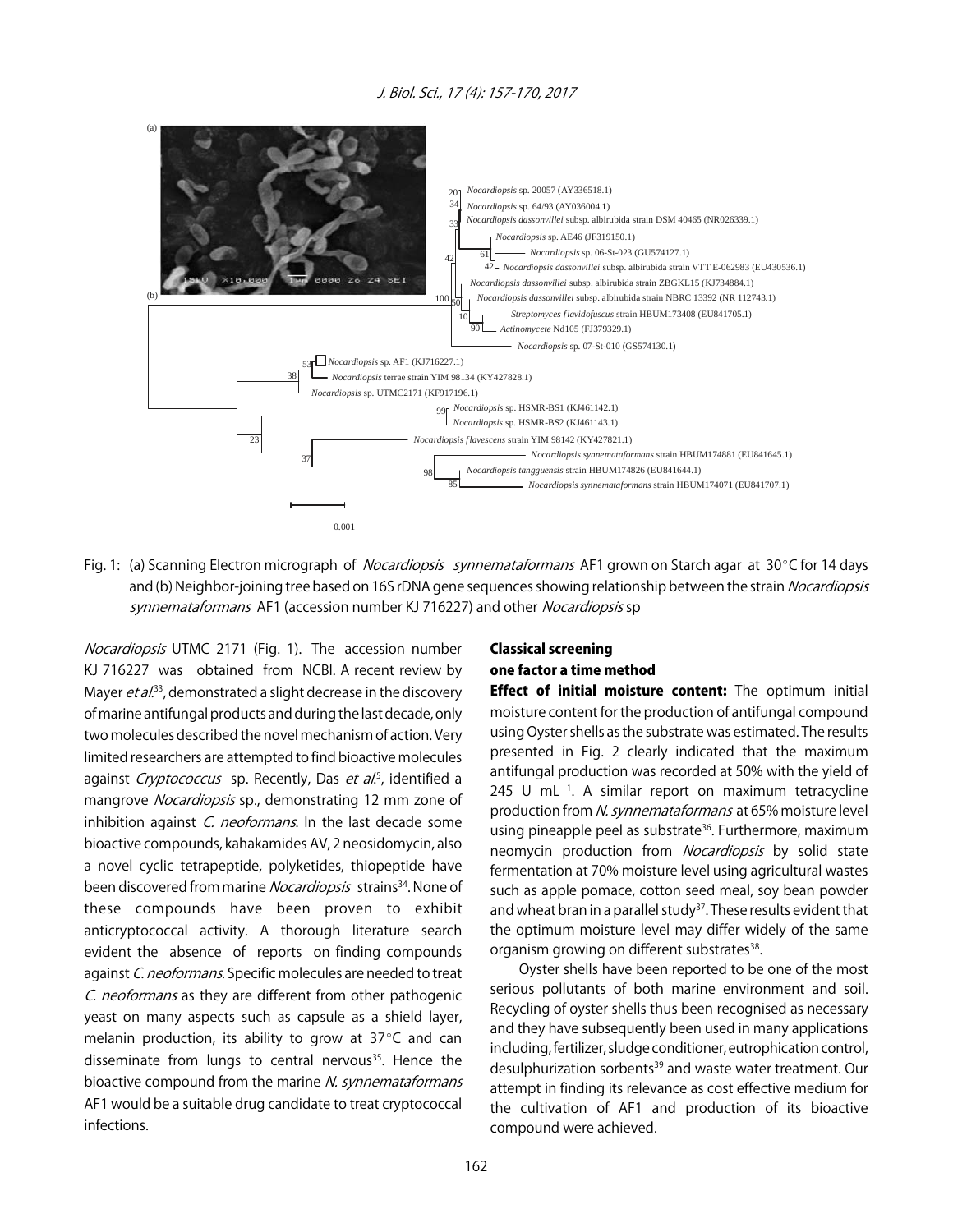

Fig. 2(a-f): Response surface plots showing interactive effects of various factors on antifungal activity (% reduction) of Nocardiopsis synnemataformans AF1 (a) Nitrogen source and Temperature (b) Nitrogen source and Moisture (c) Particle size and moisture (d) Particle size and Temperature. Selection of variables by OFAT method (e) Optimization of initial moisture content for antifungal production and (f) Optimization of additional nutrients for antifungal production

The experiment has done twice with duplicates at each time. Significant difference shown by  $*(p<0.05)$ . Bar represents mean and SD for triplicate samples

**Effect of additional nutrients:** The effect of nitrogen sources on the production of bioactive compound are shown in Fig. 2. The maximum antifungal yield (260 U mL $^{-1}$ ) was obtained with the addition of yeast extract (1% w/v). Lower yields were obtained with the addition of ammonium sulphate

 $(130 U \text{ mL}^{-1})$ . Thus, yeast extract was chosen as the source of nitrogen for further experiments. The fermentation without any additional nutrients yielded 240 U mL $^{-1}$ , which confirms the significance of additional nutrients to the oyster shells fermentation medium. In general, oyster shells are rich in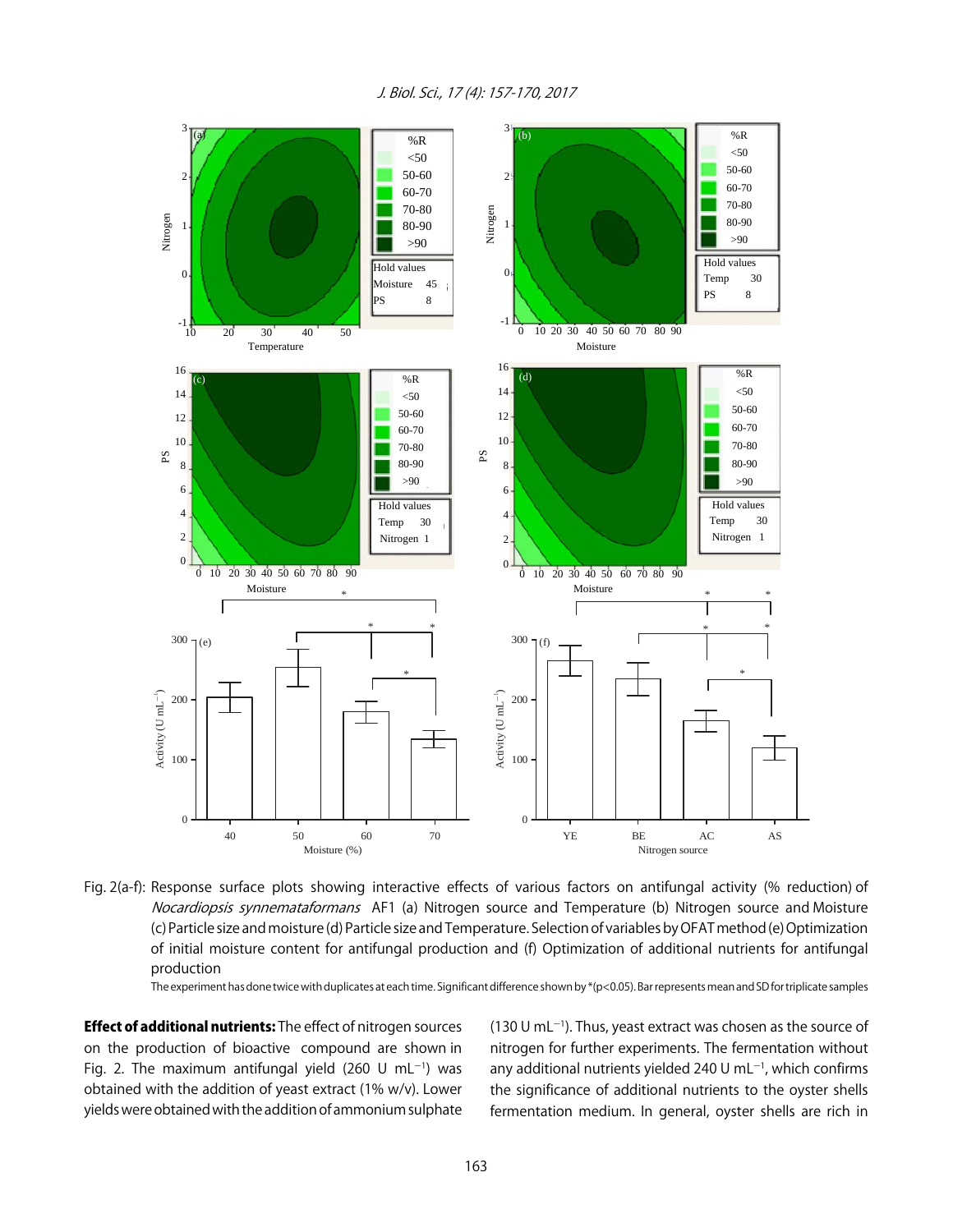calcium carbonate, other essential minerals and organic matter. For more than 3 decades till date, researchers exploit the calcium carbonate enriched medium for isolation of actinomycetes<sup>40</sup>. From these results, oyster shell medium enriched with yeast extract would be a suitable cost effective medium for the production of bioactive compound from N. synnemataformans. Moreover it can be an appropriate cultivation and production media for other actinomycetes also.

#### Antifungal activity of compound produced by OFAT

method: While screening for the anticryptococcal activity of the crude compound obtained by the classical optimization (yeast extract -1%, moisture -50%, oyster shells -16 mesh size, temperature 35 $^{\circ}$ C), the yield obtained was 260 U mL $^{-1}$ . The effect of the compound on the Crytococcous capsule growth and on melanized cells shows the reduction of 8 and 48%, respectively.

#### Central composite regression design

**Statistical approach:** While analyzing the effects of various factors (temperature, moisture, particle size and yeast extract) and their interactions in enhancing the antibiotic production. The goodness of fit of the model based on RSM checked by applying multiple regression analysis on the experimental data, experimental results of the CCD design were fitted with second-order polynomial equation. The results of regression analyses are shown in Table 2. The student's t-test and p-values were used as a tool to

check the significance of each coefficient that also indicated the interaction strength between each independent variable. The larger magnitude of t-value and smaller the p-value, more significant is the corresponding coefficient<sup>41</sup>. It can be seen from the degree of significance.

The  $R<sup>2</sup>$  value is always between 0 and 1. The closer the  $R<sup>2</sup>$  value to 1, stronger the model and better it predicts the response<sup>17</sup>. In this case coefficient of determination  $R<sup>2</sup> = 0.9658$  and 0.9850 for capsule and melanin respectively Table 2. The  $R^2$  also indicates only 7 and 1% of total variations was not explained by the model. The value of adjusted determination coefficient was also high (Adjusted  $R^2$  = 93.58%, 97.18% respectively, which supports that the model generated was more suitable for optimization.

ANOVA for the response surface square model suggests that the interactions between moisture and temperature had a higher influence on antifungal activity and hence the yield (Table 3).

With larger magnitude of t-value and smaller the p-value, the corresponding coefficient would be more significant. A p-value of less than 0.05 indicates that the model terms were significant and regression model having coefficient of determination  $R<sup>2</sup>$  value higher than 0.9 were considered as having a very high correlation<sup>27</sup>.

From multiple regression analyses it was observed that second order polynomial equation could explain antifungal production regardless of the significant of the antifungal production.

Table 2: Analysis of variance for the model regression representing reduction of capsular growth and melanized cells

| Terms           | Co <sub>ef</sub>                                     |           | SE Co <sub>ef</sub> |                                           |                           |                                            | D                                   |          |  |
|-----------------|------------------------------------------------------|-----------|---------------------|-------------------------------------------|---------------------------|--------------------------------------------|-------------------------------------|----------|--|
|                 | ----------------------------------<br>$\mathsf{C}_c$ | ີ         | ∽∼                  | -----------------------------------<br>◡ᇭ | $\mathcal{L}_\mathcal{C}$ | ------------------------------------<br>∽m | -----------------------------<br>∽∈ | ֊ՠ       |  |
| Constant        | 18.9871                                              | 90.53     | 0.5449              | 0.7113                                    | 34.847                    | 127.27                                     | $\Omega$                            |          |  |
|                 | 2.5588                                               | 4.0363    | 0.2943              | 0.3842                                    | 8.695                     | 10.507                                     | $\Omega$                            |          |  |
| <b>MC</b>       | 0.2171                                               | 1.9196    | 0.2943              | 0.3842                                    | 0.738                     | 4.997                                      | 0.471                               | 0        |  |
| <b>NS</b>       | 0.3937                                               | $-0.7812$ | 0.2943              | 0.3842                                    | 1.338                     | $-2.034$                                   | 0.2                                 | 0.059    |  |
| <b>PS</b>       | 2.9529                                               | 5.9363    | 0.2943              | 0.3842                                    | 10.035                    | 15.453                                     | $\mathbf 0$                         |          |  |
| <b>TXT</b>      | $-2.1013$                                            | $-4.6645$ | 0.2696              | 0.3519                                    | $-7.794$                  | $-13.254$                                  | $\Omega$                            |          |  |
| $MC \times MC$  | $-1.6613$                                            | $-3.842$  | 0.2696              | 0.3519                                    | $-6.162$                  | $-10.917$                                  | $\Omega$                            |          |  |
| $NS \times NS$  | $-0.930$                                             | $-3.617$  | 0.2696              | 0.3519                                    | $-3.45$                   | $-10.277$                                  | 0.003                               | $\Omega$ |  |
| $PS \times PS$  | $-0.1263$                                            | $-1.3545$ | 0.2696              | 0.3519                                    | $-0.468$                  | $-3.849$                                   | 0.646                               | 0.001    |  |
| $T \times MC$   | $-2.0981$                                            | $-5.4219$ | 0.3604              | 0.4705                                    | $-5.822$                  | $-11.524$                                  | $\Omega$                            | $\Omega$ |  |
| TX <sub>N</sub> | .5156                                                | 1.7544    | 0.3604              | 0.4705                                    | 4.205                     | 3.729                                      | 0.001                               | 0.002    |  |
| TXPS            | 3.5531                                               | 4.1656    | 0.3604              | 0.4705                                    | 9.859                     | 8.854                                      | $\Omega$                            |          |  |
| $MC \times NS$  | $-0.6369$                                            | $-3.0181$ | 0.3604              | 0.4705                                    | $-1.767$                  | $-6.415$                                   | 0.096                               |          |  |
| $MC \times PS$  | $-1.7819$                                            | $-2.6044$ | 0.3604              | 0.4705                                    | $-4.944$                  | $-5.535$                                   | $\Omega$                            |          |  |
| $NS \times PS$  | $-0.4031$                                            | $-2.9806$ | 0.3604              | 0.4705                                    | $-1.119$                  | $-6.335$                                   | 0.28                                |          |  |

T: Temperature, MC: Moisture content, NS: Nitrogen source, PS: Particle size, C<sub>c</sub>: C. neoformans (capsule) and C<sub>m</sub>: C. neoformans (melanin), C. neoformans (capsule)

S = 1.44160 PRESS = 137.374, R-Sq = 96.58% R-Sq(pred) = 85.86% R-Sq(adj) = 93.58%, C. neoformans (melanin), S = 1.88198 PRESS = 266.224, R-Sq = 98.50% R-Sq (pred)  $= 92.93\%$  R-Sq(adj) = 97.18%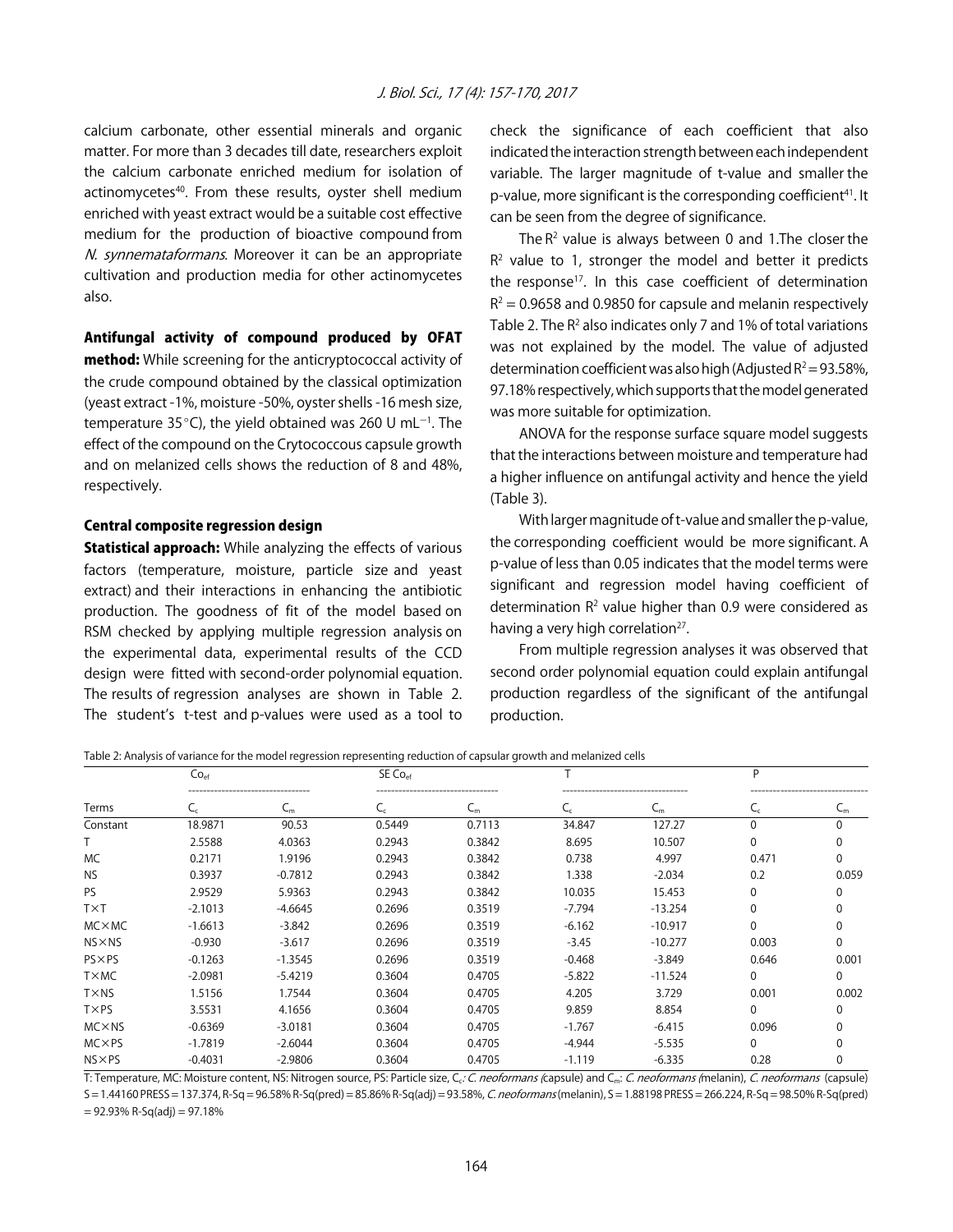| Table 3: ANOVA for Significant Interactions between moisture and temperature |  |
|------------------------------------------------------------------------------|--|
|------------------------------------------------------------------------------|--|

|                | Seq SS  |                           | Adj SS         |                           | Adj MS                    |         | F                         |         | P                         |          |
|----------------|---------|---------------------------|----------------|---------------------------|---------------------------|---------|---------------------------|---------|---------------------------|----------|
| Sources        | C,      | $\mathsf{C}_{\mathsf{m}}$ | $\mathsf{C}_c$ | $\mathsf{C}_{\mathsf{m}}$ | $\mathsf{C}_{\mathsf{c}}$ | $C_{m}$ | $\mathsf{C}_{\mathsf{c}}$ | $C_{m}$ | $\mathsf{C}_{\mathsf{c}}$ | $C_{m}$  |
| Regression     | 938.199 | 3710.61                   | 938.199        | 3710.61                   | 67.014                    | 265.043 | 32.25                     | 74.83   | $\Omega$                  | 0        |
| Linear         | 371.258 | 1339.81                   | 371.258        | 1339.81                   | 92.814                    | 334.953 | 44.66                     | 94.57   | $\Omega$                  | 0        |
|                | 157.133 | 390.99                    | 157.133        | 390.99                    | 157.133                   | 390.992 | 75.61                     | 110.39  | $\Omega$                  | 0        |
| МC             | 1.131   | 88.44                     | 1.131          | 88.44                     | 1.131                     | 88.435  | 0.54                      | 24.97   | 0.471                     | 0        |
| <b>NS</b>      | 3.721   | 14.65                     | 3.721          | 14.65                     | 3.721                     | 14.648  | 1.79                      | 4.14    | 0.2                       | 0.059    |
| <b>PS</b>      | 209.273 | 845.74                    | 209.273        | 845.74                    | 209.273                   | 845.738 | 100.70                    | 238.78  | 0                         | 0        |
| Square         | 197.867 | 1177.15                   | 197.867        | 1177.15                   | 49.467                    | 294.286 | 23.8                      | 83.09   | $\Omega$                  | 0        |
| <b>TXT</b>     | 102.095 | 445.49                    | 126.259        | 622.17                    | 126.259                   | 622.168 | 60.75                     | 175.66  | $\Omega$                  | 0        |
| $MC \times MC$ | 71.017  | 330.35                    | 78.919         | 422.10                    | 78.919                    | 422.096 | 37.97                     | 119.17  | $\Omega$                  | 0        |
| $NS \times NS$ | 24.299  | 348.84                    | 24.733         | 374.10                    | 24.733                    | 374.105 | 11.90                     | 105.62  | 0.003                     | $\Omega$ |
| $PS \times PS$ | 0.456   | 52.46                     | 0.456          | 52.46                     | 0.456                     | 52.462  | 0.22                      | 14.81   | 0.646                     | 0.001    |
| Interaction    | 369.074 | 1193.65                   | 369.074        | 1193.65                   | 61.512                    | 198.941 | 29.60                     | 56.17   | $\Omega$                  | 0        |
| TXMC           | 70.434  | 470.35                    | 70.434         | 470.35                    | 70.434                    | 470.348 | 33.89                     | 132.80  | $\Omega$                  | $\Omega$ |
| $T \times NS$  | 36.754  | 49.25                     | 36.754         | 49.25                     | 36.754                    | 49.245  | 17.69                     | 13.90   | 0.001                     | 0.002    |
| TXPS           | 201.995 | 277.64                    | 201.995        | 277.64                    | 201.995                   | 277.639 | 97.20                     | 78.39   | $\Omega$                  | 0        |
| $MC \times NS$ | 6.490   | 145.75                    | 6.490          | 145.75                    | 6.490                     | 145.745 | 3.12                      | 41.15   | 0.096                     | 0        |
| $MC \times PS$ | 50.801  | 108.52                    | 50.801         | 108.52                    | 50.801                    | 108.524 | 24.44                     | 30.64   | $\Omega$                  | 0        |
| $NS \times PS$ | 2.600   | 142.15                    | 2.600          | 142.15                    | 2.600                     | 142.146 | 1.25                      | 40.13   | 0.28                      | 0        |
| Residual error | 33.251  | 56.67                     | 33.251         | 56.67                     | 2.078                     | 3.542   |                           |         |                           |          |
| Lack-of-fit    | 20.941  | 42.99                     | 20.941         | 42.99                     | 2.094                     | 4.299   | 1.02                      | 1.88    | 0.514                     | 0.226    |
| Pure error     | 12.311  | 13.68                     | 12.311         | 13.68                     | 2.052                     | 2.281   |                           |         |                           |          |
| Total          | 971.450 | 3767.27                   |                |                           |                           |         |                           |         |                           |          |

(3)  $17.6338 + 3.1856X_1 + 0.1444X_2 + 0.6894X_3 + 3.4956X_4$  $\sum_{i=1}^{3}$  1.0501 $X_1$   $X_2$ +1.2550 $X_1$   $X_3$ +3.2551 $X_1$   $X_4$ -0.5705 $X_2$  $\left[0.2048X_3^232-4.0102X_4^2\right]$  $\footnotesize \begin{aligned} \mathbf{Y}_{\mathrm{c}} = \begin{vmatrix} 1.8381\mathbf{X}_{\mathrm{i}}\text{*}\mathbf{X}_{\mathrm{2}}\text{+}1.2556\mathbf{X}_{\mathrm{i}}\text{*}\mathbf{X}_{\mathrm{3}}\text{+}3.2931\mathbf{X}_{\mathrm{i}}\text{*}\mathbf{X}_{\mathrm{4}}\text{-}0.3769\mathbf{X}_{\mathrm{2}}\text{*}\ \mathbf{X}_{\mathrm{3}}\text{-}1.52192\mathbf{X}_{\mathrm{2}}\text{*}\mathbf{X}_{\mathrm{4}}\text{-}0.6631\mathbf{X}_{\mathrm{3$  $17.6338+3.1856X_1+0.1444X_2+0.6894X_3+3.4956X_4-$ <br> $1.8381X *X +1.2556X *X +3.2931X *X -0.3769X *$  $Y_{\circ} =$ 

$$
Y_{m}=\left[\begin{matrix} 90.53+4.0363X_1+4.0363X_2-0.7812X_3+5.9363X_4-\\ 5.4219X_1^*X_2+1.7544X_1^*X_3+4.1656X_1^*X_4-3.0181X_2^*X_3-\\ 2.6044X_2^*X_4-2.9806X_3^*X_4-4.6645X1_2\text{-}3.8420X_2^2-\\ 3.6170X_3^2\text{-}1.3545X_4^2 \end{matrix}\right]\hspace{-0.8cm}\left.\left| \begin{matrix} 40\end{matrix}\right|
$$

where,  $Y_c$  and  $Y_m$  correspond to the effects on the capsule and melanized cells, respectively.

The interaction studies from 2D contour plot shown in Fig. 2 reveal that all factors (moisture, temperature, yeast extract, particle size), had significant effects (p<0.05) on the antibiotic production. The best interactions are between moisture of 40% temperature of 40 $\degree$ C, yeast extract of 2% and Oyster shells with the particle size of 16. The smaller particle size of oyster shell provides large surface area which helps to mix the substrate with the microorganisms, other nutrients and uniform distribution of temperature that supports the microbes to enhance the production of antibiotics. Ellaiah *et al*.<sup>42</sup> convey that the increase in higher substrate moisture in solid state fermentation results in sub optimal product formation due to reduced mass transfer process such as diffusion of solutes and gas to cell during fermentation. Also, the decrease in moisture results in reduced solubility minimizes heat exchange, oxygen transfer and low

availability of nutrients to the culture, leading to decrease in productivity42. This supports our results at 45% initial moisture level using oyster shell.

Further validation experiments were also carried out to verify the adequacy and accuracy of the model on the result suggested that the predicted value agreed with experimental values. The enhanced antifungal activity was obtained with statistically optimized production medium exhibiting 20.18 and 99.3% reduction of capsule growth and melanized cells, respectively. Figure 3 clearly reveals the significant reduction (p<0.05) in capsule growth and melanized cells, respectively. The antifungal compound production yield was increased by  $60$  U mL $^{-1}$  in statistically optimized condition when compared to conventional method.

## Extraction and Purification of antifungal compound: The

supernatant which were obtained by growing the strain AF1 in the optimized medium for a period of 13 days were extracted with xylene and the extract was evaporated to dryness resulting in a yellow oily residue (2.6 g). The crude extract was purified by using semi preparatory HPLC. The HPLC analysis yield 20 fractions and the compounds corresponding to the first peak starts from 3.5-14.4 min (Fig. 4). The active peak was identified by performing antifungal assay by disc diffusion method. A zone of clearance of 26 mm for HPLC peak 10th with a RT of 8.7-8.9 min was observed on assay plates. However, the other peaks shows no antifungal activity. Also the purified compound showed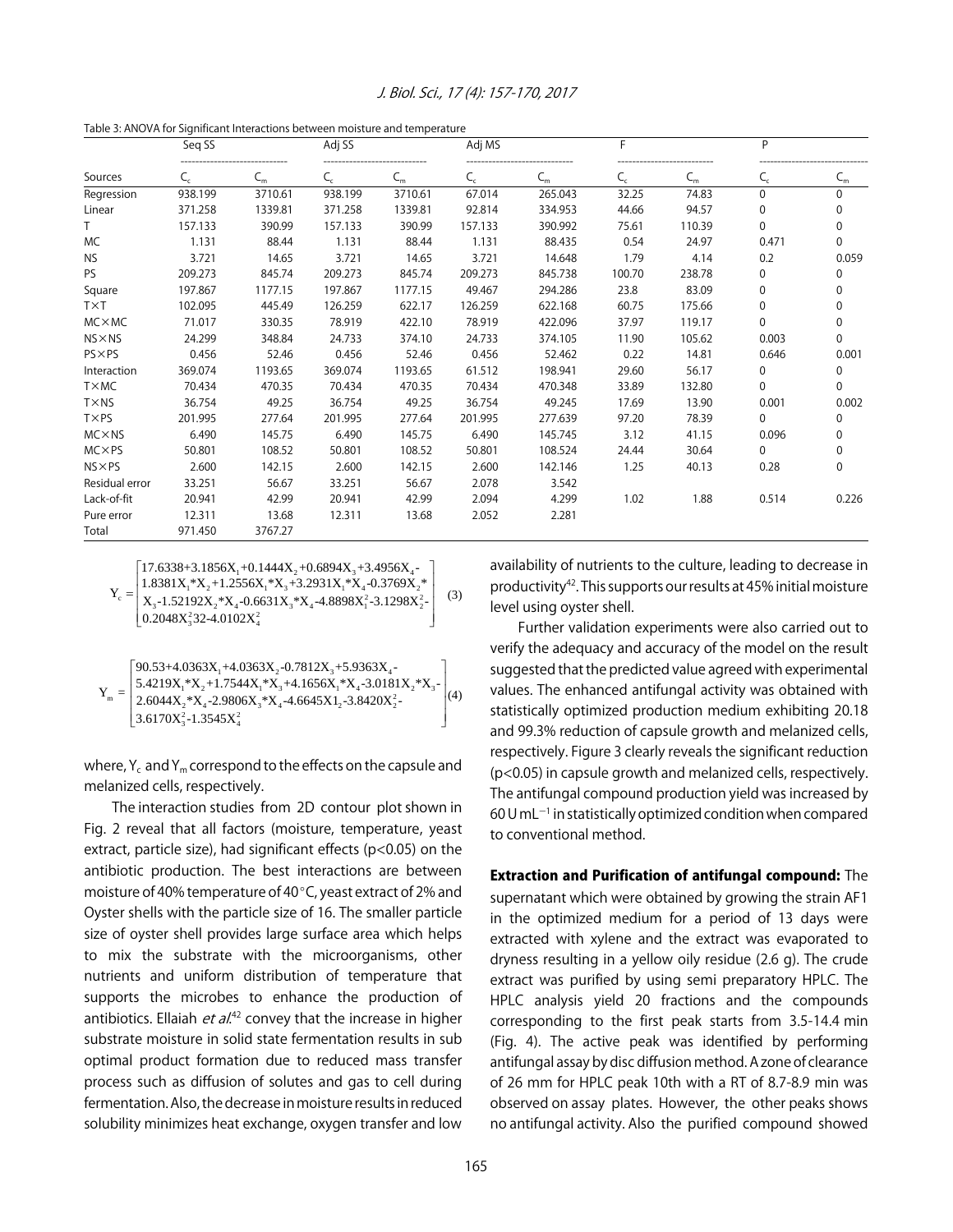

Fig. 3(a-f): Effect of bioactive molecule from *Nocardiopsis synnemataformans* AF1 on capsule growth and melanized cells. India ink analysis of crytptococcal yeast cells was done for capsule size: (I) Capsule inhibition: (a) Effect of crude (1 mg  $ml^{-1}$ ) and pure (200 µg mL<sup>-1</sup>) compound on capsule thickness (%), (b) Induction of capsule in MOPS medium, (c) Reduction in capsule size-cells treated with 200  $\mu$ g mL $^{-1}$  of compound. (II) Melanin inhibition, (d) Effect of crude (1 mg mL<sup>-1</sup>) and pure (200 µg mL<sup>-1</sup>) compound melanin producing cells, results analyzed by CFU mL<sup>-1</sup> count, (e) Growth of cryptococcal cells producing dark pigmentation of colonies-without treatment and (f) Growth of cryptococcal cells in the treated with bioactive molecule with the addition of 200  $\mu$ g mL<sup>-1</sup> showing significant reduction of melanin production. The experiment has done twice with duplicates at each time Significant difference shown by \*p<0.05. Bar represents mean and SD for triplicate samples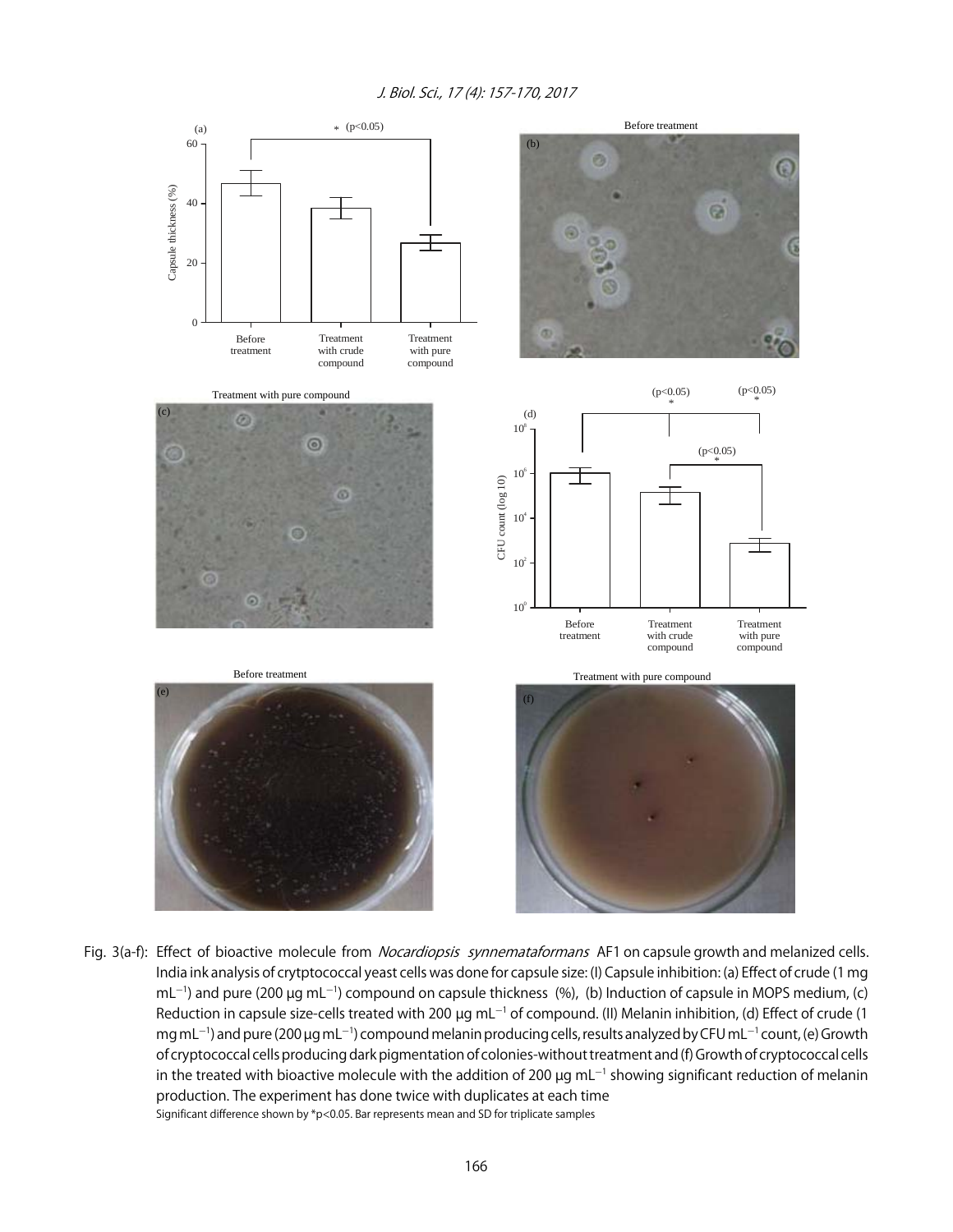

#### Fig. 4: HPLC profile of Nocardiopsis synnemataformans AF1 (\*) represents active peak shows anticryptococcal activity; (A) Zone of inhibition (26 mm) of active peak on Mueller Hinton Agar



 Fig. 5: AF1 antifungal compound minimum inhibitory concentration and cytotoxicity study against HepG2 cell line. Antifungal AF1 compound MIC50 was observed at 200 µg mL against C. neoformans and more than 75% viability of HepG2 cells was observed up to 500  $\mu$ g mL<sup>-1</sup> Bar represents mean and SD for triplicate samples

significant reduction (p<0.05) in capsule growth and melanin pigment production. Thus, the compound produced during the study would be a potential molecule against C. neoformans.

**MIC determination:** The crude and purified compound at a final concentration of 1 mg  $mL^{-1}$  (data not shown) and 200  $\mu$ g mL<sup>-1</sup> was found to be the MIC<sub>50</sub>, respectively. MIC was confirmed by the absence of growth in agar plate and 96 well

plate at  $OD_{600}$  was comparable with positive and negative control, results shown in Fig. 5.

**Cell line toxicity:** Cytotoxicity of antifungal bioactive compound on HepG2 human hepatocyte cell linehas evaluated by MTT assay. The multiple concentrations of antifungal compound used, results shown in Fig. 5. There was no cytotoxicity was observed for compound in HepG2 up to concentration of 500  $\mu$ g mL<sup>-1</sup>, more than 80% viability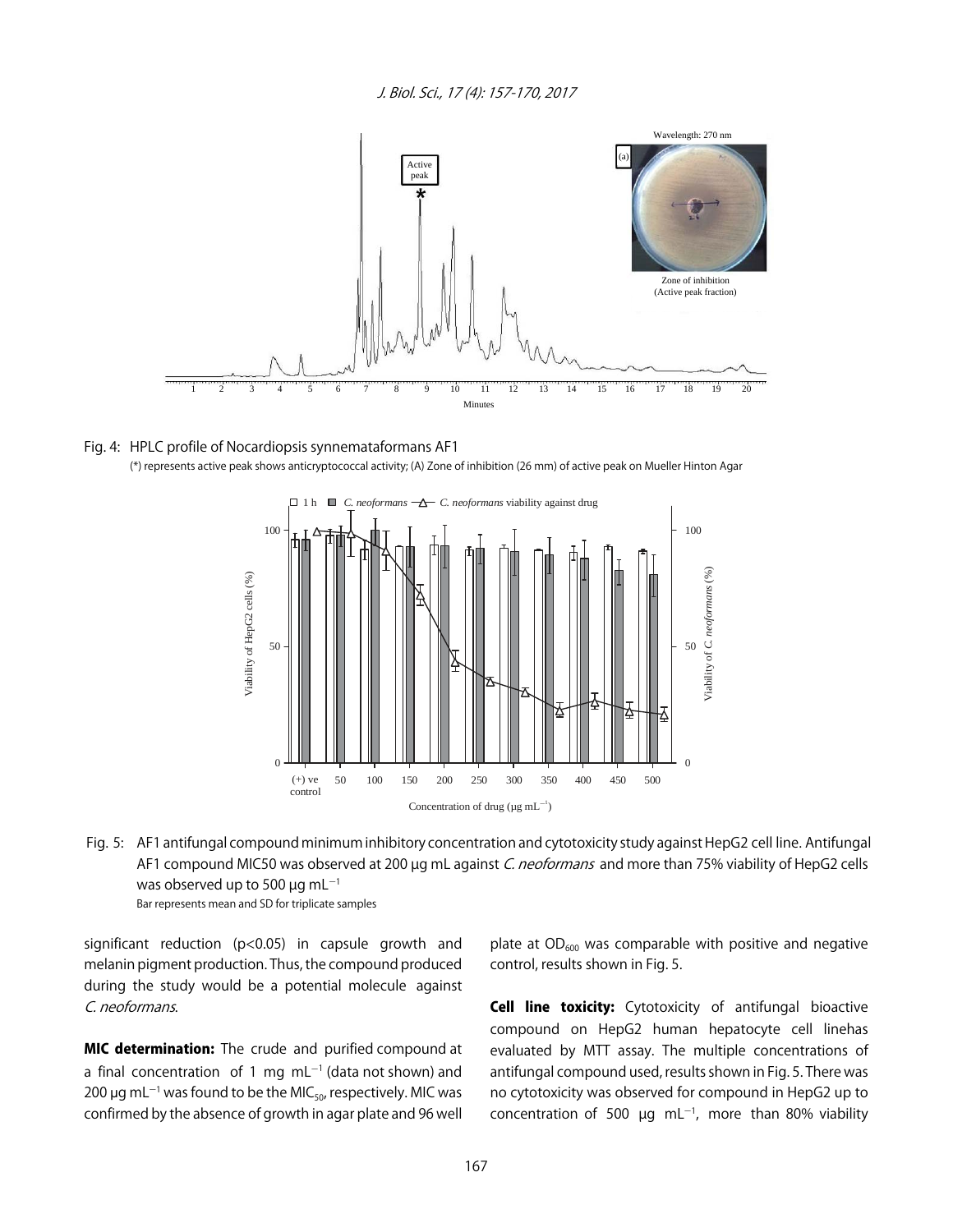

Fig. 6: Mass spectroscopy analysis of HPLC purified antifungal compound from *Nocardiopsis synnemataformans* AF1

observed with maximum of 24 h incubation for the cell lines with antifungal compound. As per test parametric statistical analysis, no significant difference was observed for 1 and 24 h compound treatment to HepG2 cells.

MALDI-TOF analysis: The MALDI-TOF MS spectrum confirms the molecular weight of the purified antifungal compound to be 242.1 Da Fig. 6. Amphotericine B is the standard initial therapy to treat cryptococcal infections. The larger encapsulated strains are less likely to respond to the current therapy (AMB plus flucytocine). Although AMB function as immunomodulator, its effectiveness are insignificant to control the cryptococcal infections in severely immune-compromised host. Amphotericine B is derived from Streptomyces sp which has the molecular weight of 924 Da<sup>43</sup>. Molecular size is one of the important criteria to traverse the drugs to the CNS tissue barrier<sup>44</sup>. Hence, the isolated molecule with low molecular size from a new strain of Nocardiopsis synnemataformans might be a novel and potential antifungal molecule which requires the complete structural elucidation studies.

#### **CONCLUSION**

The results of this study show that the strain AF1 isolated from marine environment exhibited potential antagonistic activity against C. neoformans. The solid state cultural conditions were optimized by using RSM approach. The enhancement of antifungal production and antifungal activity were achieved at initial moisture level of 50%, temperature at  $40^{\circ}$ C, yeast extract of 2% and Oyster shells with the particle size of 16. The potentiality of the purified antifungal molecule from AF1 was demonstrated by its significant influence on reduction of capsule growth and melanization. At the same time, the low molecular weight of the molecule was found to be a good promise as a potential drug candidate. Also there no toxicity was observed, cell viability was more than 80% up to 500  $\mu$ g mL $^{-1}$  concentration in HepG2 cell line. The complete structural elucidations are in the laboratory pipeline.

#### SIGNIFICANCE STATEMENTS

This study discovered the potential application of oystershell as a suitable substrate to produce antifungal compound. The study highlights the use of response surface methodology an efficient tool for media optimizations and analysis of complexity during the interactions of various factors. The present study describes the isolation and taxonomy of anticryptococcal producing strain, optimization by RSM approach, purification of bioactive molecule and determination of molecular weight by MALDI-ToF MS. This is the first study to identify and produce anticryptococcal compound from marine Nocardiopsis sp. The present study will help the researchers to explore marine habitat as the potential source to discover antifungal compound.

#### ACKNOWLEDGMENTS

This study was financially supported by the Department of Science and Technology, New Delhi, under the Fast Tack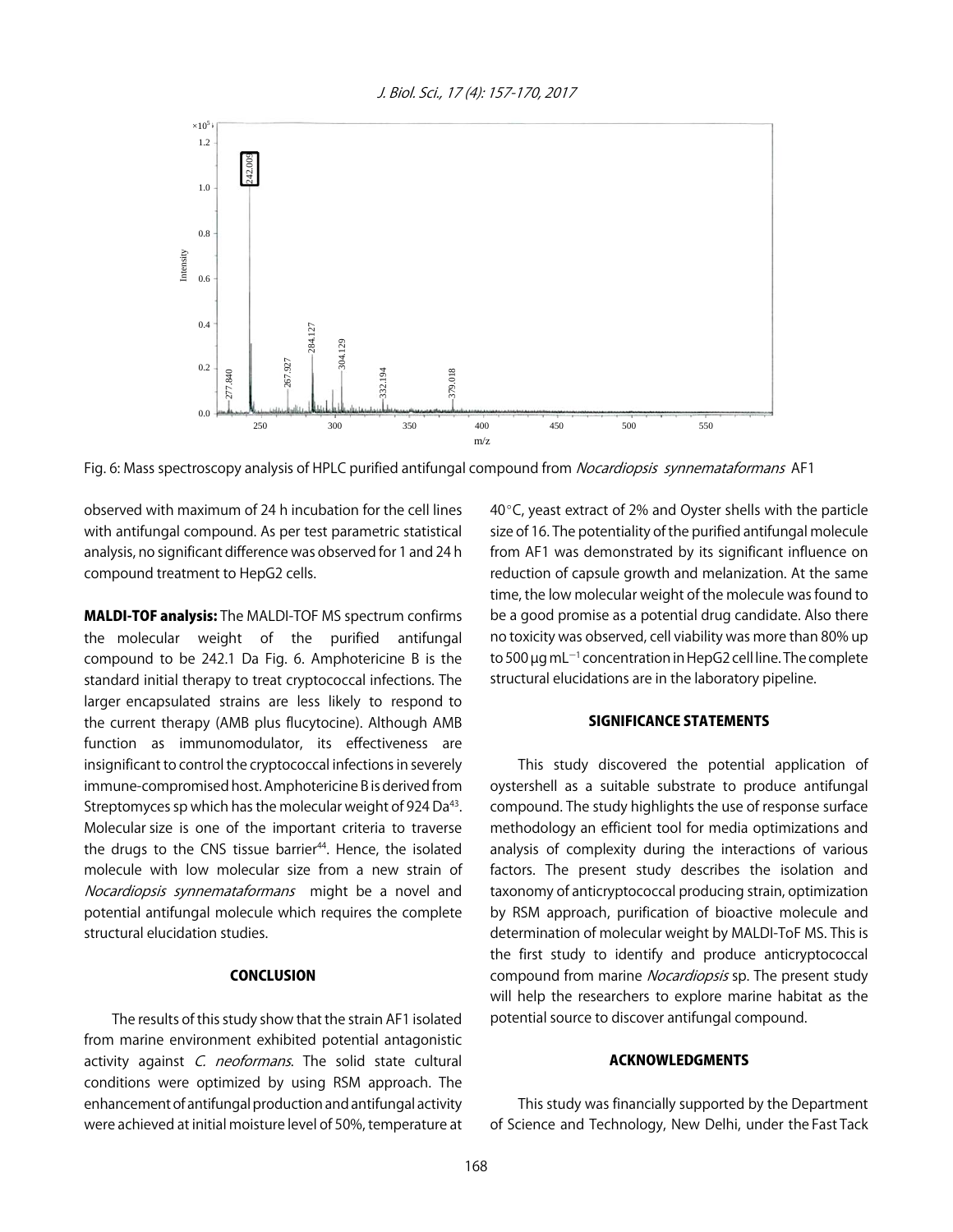Young Scientist Scheme. (No: SB/FT/LS-249/2012) and HPLC facility EMR scheme SR/S0/HS-0073/2012 to JP. We thank SASTRA University for providing us the infrastructure to carry out our research work. We thank to Dr. Gunasekar Varadarajan for his valuable suggestion for RSM study.

#### **REFERENCES**

- 1. Muzoora, C.K., T. Kabanda, G. Ortu, J. Ssentamu and P. Hearn et al., 2012. Short course amphotericin B with high dose fluconazole for HIV-associated cryptococcal meningitis. J. Infect., 64: 76-81.
- 2. Chang, W.C., C. Tzao, H.H. Hsu, S.C. Lee, K.L. Huang, H.J. Tung and C.Y. Chen, 2006. Pulmonary cryptococcosis: Comparison of clinical and radiographic characteristics in immunocompetent and immunocompromised patients. Chest, 129: 333-340.
- 3. Antinori, S., 2013. New insights into HIV/AIDS-associated cryptococcosis. ISRN AIDS, Vol. 2013. 10.1155/2013/471363.
- 4. Karkowska-Kuleta, J., M. Rapala-Kozik and A. Kozik, 2009. Fungi pathogenic to humans: Molecular bases of virulence of Candida albicans, Cryptococcus neoformans and Aspergillus fumigatus. Acta Biochim. Pol., 56: 211-224.
- 5. Das, A., S. Bhattacharya, A.Y.H. Mohammed and S.S. Rajan, 2014. In vitro antimicrobial activity and characterization of mangrove isolates of streptomycetes effective against bacteria and fungi of nosocomial origin. Braz. Arch. Biol. Technol., 57: 349-356.
- 6. Steenbergen, J.N. and A. Casadevall, 2003. The origin and maintenance of virulence for the human pathogenic fungus Cryptococcus neoformans. Microbes Infect., 5: 667-675.
- 7. Maxson, M.E., E. Dadachova, A. Casadevall and O. Zaragoza, 2007. Radial mass density, charge and epitope distribution in the Cryptococcus neoformans capsule. Eukaryotic Cell, 6: 95-109.
- 8. Johnston, S.A. and R.C. May, 2013. Cryptococcus interactions with macrophages: Evasion and manipulation of the phagosome by a fungal pathogen. Cell. Microbiol., 15: 403-411.
- 9. Nosanchuk, J.D. and A. Casadevall, 2006. Impact of melanin on microbial virulence and clinical resistance to antimicrobial compounds. Antimicrob. Agents Chemother, 50: 3519-3528.
- 10. Liu, G.Y. and V. Nizet, 2009. Color me bad: Microbial pigments as virulence factors. Trends Microbiol., 17: 406-413.
- 11. Yamazumi, T., M.A. Pfaller, S.A. Messer, A.K. Houston and L. Boyken et al., 2003. Characterization of heteroresistance to fluconazole among clinical isolates of Cryptococcus neoformans. J. Clin. Microbiol., 41: 267-272.
- 12. Sloan, D.J., M.J. Dedicoat and D.G. Lalloo, 2009. Treatment of cryptococcal meningitis in resource limited settings. Curr. Opin. Infect. Dis., 22: 455-463.
- 13. Kim, S.K., 2012. Marine Medicinal Foods: Implications and Applications-Animals and Microbes. Academic Press, USA., ISBN: 9780124160033, Pages: 523.
- 14. Subramani, R. and W. Aalbersberg, 2012. Marine actinomycetes: An ongoing source of novel bioactive metabolites. Microbiol. Res., 167: 571-580.
- 15. Manivasagan, P., K.H. Kang, K. Sivakumar, E.C. Li-Chan, H.M. Oh and S.K. Kim, 2014. Marine actinobacteria: An important source of bioactive natural products. Environ. Toxicol. Pharmacol., 38: 172-188.
- 16. Robinson, T., D. Singh and P. Nigam, 2001. Solid-state fermentation: A promising microbial technology for secondary metabolite production. Applied Microbiol. Biotechnol., 55: 284-289.
- 17. Vijayabharathi, R., P. Brunthadevi, S. Sathyabama, P. Bruheim and V.B. Priyadarisini, 2012. Optimization of resistomycin production purified from Streptomyces aurantiacus AAA5 using response surface methodology. J. Biochem. Technol., 3: 402-408.
- 18. Abraham, J. and R. Chauhan, 2015. Bioactivity and in-silico analysis of R-alpine borane produced by Streptomyces toxytricini Jar4. Int. J. Pharm. Bio Sci., 6: 265-276.
- 19. Ramakrishnan, J., H. Balakrishnan, S.T.K. Raja, N. Sundararamakrishnan, S. Renganathan and V.N. Radha, 2011. Formulation of economical microbial feed using degraded chicken feathers by a novel Streptomyces sp: Mitigation of environmental pollution. Braz. J. Microbiol., 42: 825-834.
- 20. Kimura, M., 1980. A simple method for estimating evolutionary rates of base substitutions through comparative studies of nucleotide sequences. J. Mol. Evol., 16: 111-120.
- 21. Singh, A.K., M. Singh and S.K. Dubey, 2013. Changes in Actinomycetes community structure under the influence of Bt transgenic brinjal crop in a tropical agroecosystem. BMC Microbiol., Vol. 13. 10.1186/1471-2180-13-122
- 22. Saitou, N. and M. Nei, 1987. The neighbor-joining method: A new method for reconstructing phylogenetic trees. Mol. Biol. Evol., 4: 406-425.
- 23. Thompson, J.D., T.J. Gibson, F. Plewniak, F. Jeanmougin and D.G. Higgins, 1997. The CLUSTAL\_X windows interface: Flexible strategies for multiple sequence alignment aided by quality analysis tools. Nucleic Acids Res., 25: 4876-4882.
- 24. Wang, Q., Y. Hou, Z. Xu, J. Miao and G. Li, 2008. Optimization of cold-active protease production by the psychrophilic bacterium Colwellia sp. NJ341 with response surface methodology. Bioresour. Technol., 99: 1926-1931.
- 25. Ponnusamy, S.K. and R. Subramaniam, 2013. Process optimization studies of Congo red dye adsorption onto cashew nut shell using response surface methodology. Int. J. Ind. Chem., Vol. 4. 10.1186/2228-5547-4-17.